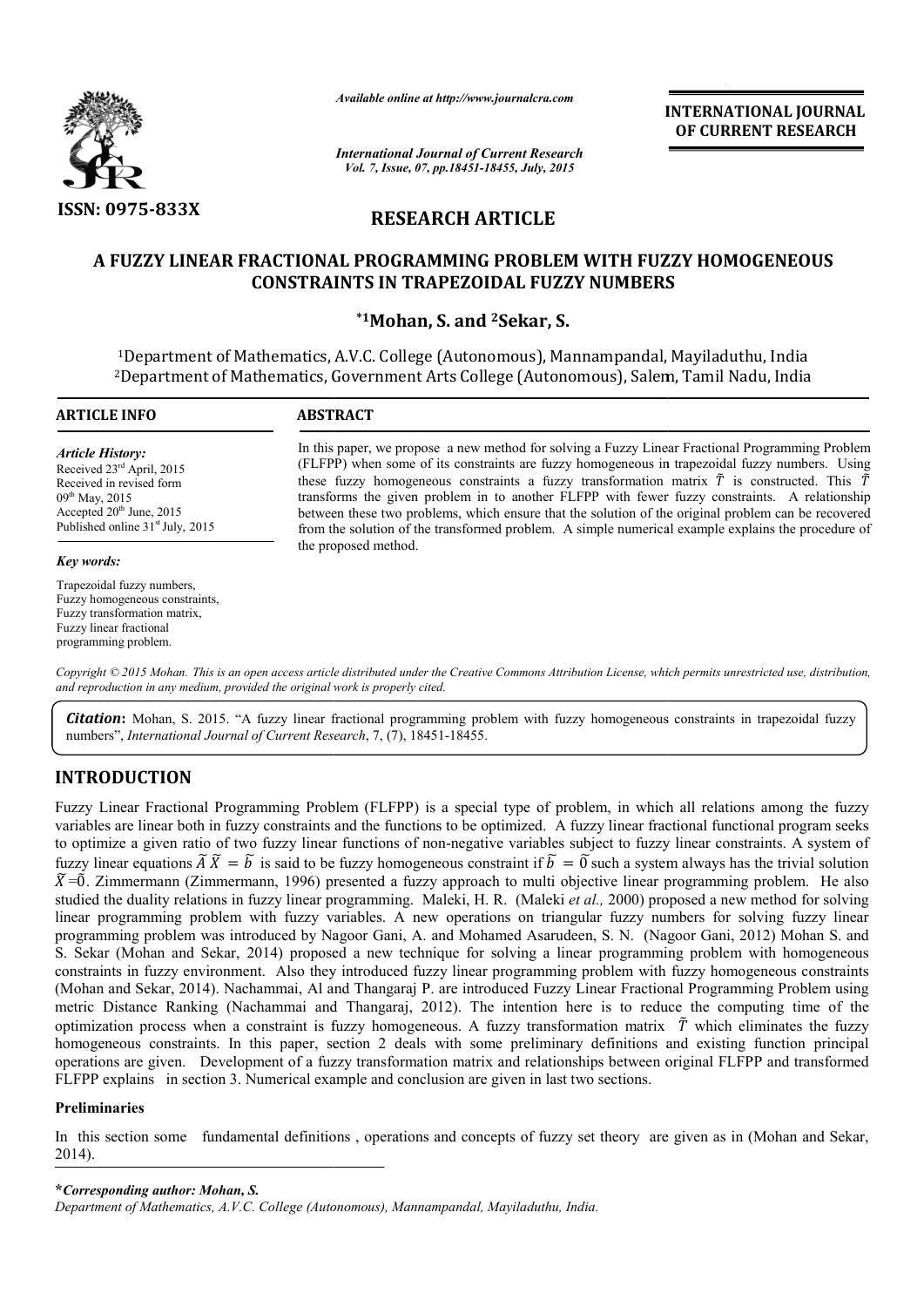#### **Definition 2.1**

Let X denote an universal set that is  $X = \{x\}$  then the characteristic function which assigns certain values or a membership grade to the elements of this universal set within a specified range[0,1] is known as the membership function and the set thus defined is call a fuzzy set. The membership grade correspond to the degree to which an element is compatible with the concept represented by the fuzzy set. If  $\mu_{\tilde{A}}$  is the membership function defining a fuzzy set  $\tilde{A}$  then  $\mu_{\tilde{A}}$ :  $x \rightarrow [0,1]$  where [0,1] denotes the interval of real numbers from 0 to 1.

## **Definition 2.2**

A trapezoidal fuzzy number  $\tilde{A} = (a_1, a_2, a_3, a_4)$  is defined by the membership function

 $\overline{a}$  $\overline{1}$ 

 $\overline{a}$  $\overline{1}$ 

$$
\mu_{\tilde{A}}(x) = \begin{cases}\n\frac{x-a_1}{a_2 - a_1} & ; \text{ if } a_1 \leq x \leq a_2 \\
1 & ; \text{ if } a_2 \leq x \leq a_3 \\
\frac{x-a_3}{a_3 - a_4} & ; \text{ if } a_3 \leq x \leq a_4 \\
0 & ; \text{ otherwise}\n\end{cases}
$$

#### **Definition 2.3**

A ranking function R:  $F(R) \rightarrow R$  which maps each fuzzy number into the real line. F (R) denotes the set of all trapezoidal fuzzy number. If R be any linear ranking function, then  $R(\tilde{A}) = a_2 + a_3 + \frac{1}{2}[(a_4 + a_1) - (a_3 + a_2)].$ 

#### **Definition 2.4**

A System of fuzzy linear equations  $\tilde{A}\tilde{X} = \tilde{b}$  is said to be fuzzy homogeneous constraint, if  $\tilde{b} = \tilde{0}$ , such a system always has the trivial solution  $\widetilde{X} = \widetilde{0}$ .

## **Arithmetic operations on trapezoidal fuzzy numbers 2.5**

If  $\tilde{A} = (a_1, a_2, a_3, a_4)$  and  $\tilde{B} = (b_1, b_2, b_3, b_4)$  are trapezoidal fuzzy numbers then the

- Image of  $\tilde{A} = (-a_4, -a_3, -a_2, -a_1)$
- $\tilde{A} + \tilde{B} = (a_1 + b_1, a_2 + b_2, a_3 + b_3, a_4 + b_4)$
- $\tilde{A} \tilde{B} = (a_1 b_4, a_2 b_3, a_3 b_2, a_4 b_1)$
- If  $\lambda$  is any scalar then  $\lambda \tilde{A} = (\lambda a_1, \lambda a_2, \lambda a_3, \lambda a_4)$ , if  $\lambda > 0$  and  $\lambda \tilde{A} = (\lambda a_4, \lambda a_3, \lambda a_2, \lambda a_1)$ , if  $\lambda < 0$ .
- The multiplication of  $\tilde{A}$  and  $\tilde{B}$  is defined as

$$
\tilde A\mathbb{d}\tilde B=[\frac{a_1}{2}(b_1+b_2+b_3+b_4),\frac{a_2}{2}(b_1+b_2+b_3+b_4),\frac{a_3}{2}(b_1+b_2+b_3+b_4),\frac{a_4}{2}(b_1+b_2+b_3+b_4)\ ],
$$

if R  $(\tilde{B}) > \tilde{0}$  and

$$
\tilde{A}\circ \tilde{B}\, =[\, \frac{a_4}{2}\,(b_1+b_2+b_3+b_4)\,,\frac{a_3}{2}\,(b_1+b_2+b_3+b_4),\frac{a_2}{2}\,(b_1+b_2+b_3+b_4)\,,\frac{a_1}{2}\,(b_1+b_2+b_3+b_4)\,],\\ {\rm if}\, R(\tilde{B})<\tilde{0}
$$

The division is defined as

$$
\tilde{A} \mid \tilde{B} = \left[\frac{2a_1}{b_1 + b_2 + b_3 + b_4}, \frac{2a_2}{b_1 + b_2 + b_3 + b_4}, \frac{2a_3}{b_1 + b_2 + b_3 + b_4}, \frac{2a_4}{b_1 + b_2 + b_3 + b_4}\right], \text{if } R(\tilde{B}) > \tilde{0}, R(\tilde{B}) \neq \tilde{0} \text{ and}
$$
\n
$$
\tilde{A} \mid \tilde{B} = \left[\frac{2a_4}{b_1 + b_2 + b_3 + b_4}, \frac{2a_3}{b_1 + b_2 + b_3 + b_4}, \frac{2a_2}{b_1 + b_2 + b_3 + b_4}, \frac{2a_1}{b_1 + b_2 + b_3 + b_4}\right], \text{if } R(\tilde{B}) < \tilde{0}, R(\tilde{B}) \neq \tilde{0}.
$$

## **Notations 2.6**

Let us denote the zero fuzzy number  $\tilde{0}$  and unit fuzzy number  $\tilde{1}$  as follows  $\tilde{0} = (-2,-1,1,2)$ ,  $\tilde{1} = (-1,0,1,2)$  and  $\tilde{I}_n$  denotes fuzzy identity matrix.

### **Fuzzy linear fractional program with fuzzy homogeneous constraints in trapezoidal fuzzy numbers**

In this section, we can discuss fuzzy linear fractional programming problem as in (Nachammai, Al. and Thangaraj, 2012), development of a transformation matrix and relationships between original problem and transformed problem as given in (Mohan and Sekar, 2014).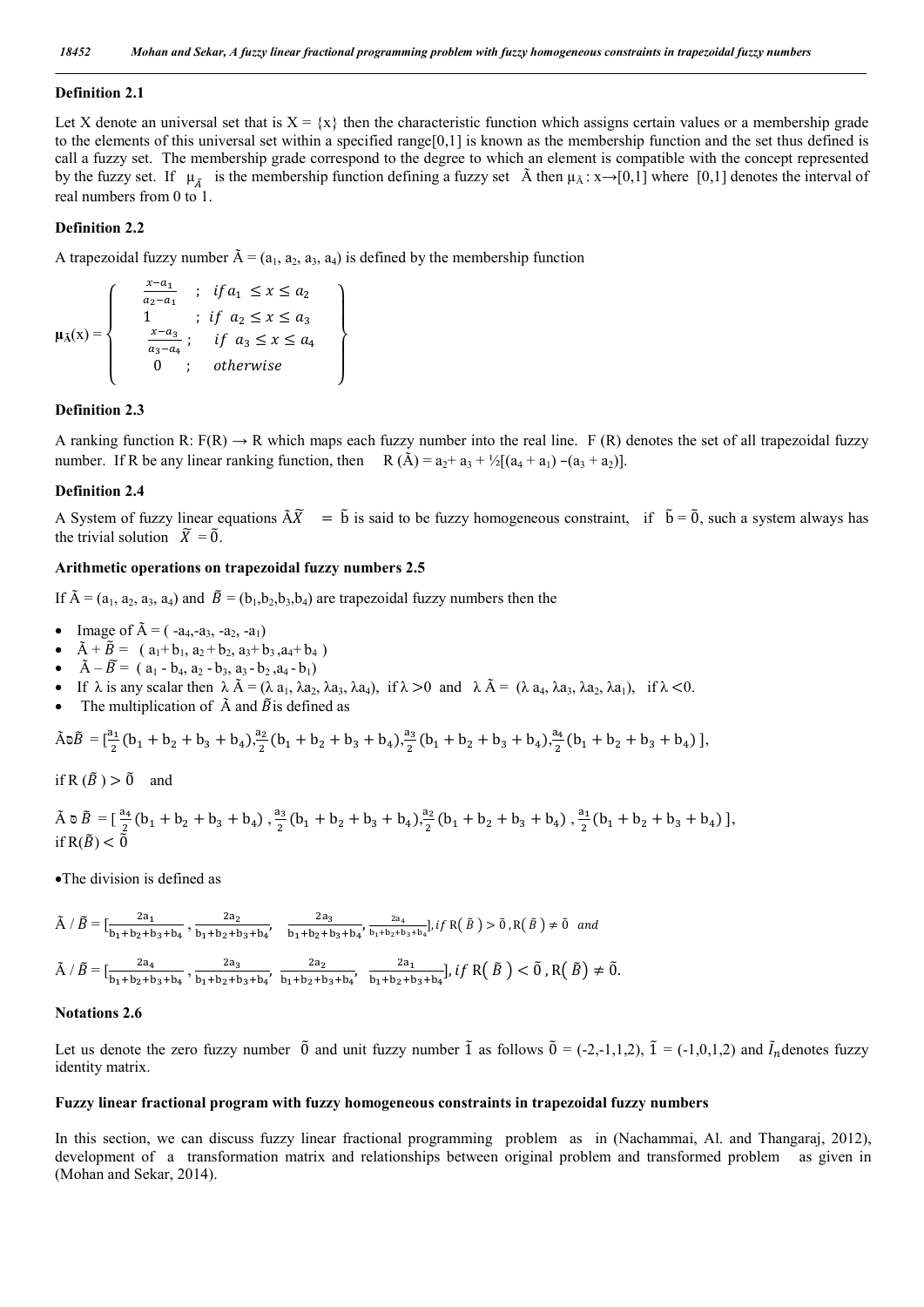## **Fuzzy linear fractional programming problem 3.1**

Consider a FLFPP with homogeneous constraint is

$$
\text{Maximize } \widetilde{Z} = \frac{\widetilde{c}\widetilde{x} + \alpha}{\widetilde{d}\widetilde{x} + \beta} \tag{3.1.1}
$$

…….(3.1.2)

Subject to  $\widetilde{A} \widetilde{x} = \widetilde{b}$ With  $\tilde{a}$ i 1 $\tilde{x}$  1+  $\tilde{a}$ i 2 $\tilde{x}$  2+  $\tilde{a}$ i 3 $\tilde{x}$  3+ ....+ $\tilde{a}$ i  $\tilde{x}$  X+ ...+ $\tilde{a}$ i  $\tilde{x}$ l+ ....+ $\tilde{a}$ i  $\tilde{x}$ i + ....+ $\tilde{a}$ i  $\tilde{x}$ i + ....+ $\tilde{a}$ i  $\tilde{x}$ n =  $\tilde{0}$ , for some i and  $\tilde{x} \geq 0$ .

with the additional assumption that the denominator positive for possible solutions.

### **Development of the fuzzy transformation matrix 3.2**

We develop the fuzzy transformation matrix which is similar to [Mohan and Sekar, 2014].

From  $(3.1.1)$  – $(3.1.2)$ ,  $\tilde{C} = (\tilde{c}_1, \tilde{c}_2, \tilde{c}_3, \ldots, \tilde{c}_n)$  is a row vector with **n** trapezoidal fuzzy numbers,  $\tilde{A} = (\tilde{a}_{ij})$  is a trapezoidal fuzzy matrix with **m** rows and **n** columns. Also  $\tilde{a}_{ii}$ ,  $\tilde{c}_i$  and  $\tilde{b}_i$  are trapezoidal fuzzy numbers. We Partition trapezoidal fuzzy matrix as  $\widetilde{A} = (\widetilde{A}^0, \widetilde{A}^+, \widetilde{A}^-)$ .  $\widetilde{A}^0$  is the set of all column of  $\widetilde{A}$  whenever  $\widetilde{a}_{ij} = \widetilde{0}$ . Let **r** be the number of column  $\widetilde{A}^0$ .  $\widetilde{A}^+$  is the set of all column of  $\tilde{A}$  whenever  $\tilde{a}_{ii} > \tilde{0}$ . Let **p** be the number of column .  $\tilde{A}^-$  is the set of all column of  $\tilde{A}$  whenever  $\tilde{a}_{ii} < \tilde{0}$ . Let **q** be the number of column  $\tilde{A}^-$ . Thus  $p + q + r = n$  which is order of trapezoidal fuzzy identity matrix. It is denoted by  $\tilde{I}_n$ . We define trapezoidal fuzzy transformation matrix  $\tilde{T}$  as  $\tilde{T}_{n\chi}$   $_{pq+r}$  such that the i<sup>th</sup> equation of  $\tilde{A}$   $\tilde{T}\tilde{w} = \tilde{b}$  will be  $\tilde{0}$ . Here  $\tilde{w}$  is a column vector with pq+r components. This is accomplished by defining variables  $\widetilde{w}_{kl}$  for each pair (k,l) such that  $\widetilde{A_k} \in \widetilde{A}^+$  and  $\widetilde{A_l} \in \widetilde{A}$  $\widetilde{A}$  <sup>-</sup>.Now partition  $\widetilde{T} = (\widetilde{T}_1 : \widetilde{T}_2)$ , where  $\widetilde{T}_1$  consist of unit trapezoidal fuzzy column vector  $\widetilde{e}_j$  corresponding to  $\widetilde{a}_{ij} = \widetilde{0}$ .  $\widetilde{T}_2$  consist of pq trapezoidal fuzzy column vector  $\tilde{e}_j$  corresponding to w<sub>kl.</sub> The trapezoidal fuzzy transformation matrix  $\tilde{T}$  can be represented as  $\tilde{T} = [(\tilde{e}_j), \forall j \in \tilde{a}_{ij} = \tilde{0}; (\tilde{t}_{kl}), \forall k \in \tilde{A}^+$ ,  $\forall l \in \tilde{A}^-$ ]. That is  $(\tilde{e}_j)$  is the j<sup>th</sup> column of trapezoidal fuzzy identity matrix  $\tilde{l}_n$  and  $\tilde{t}_{kl} = -\tilde{a}_{il}\tilde{e}_{k} + \tilde{a}_{ik}\tilde{e}_{l}$ 

### **Transformed problem and relationships 3.3**

we use the transformation  $\tilde{x} = \tilde{T}\tilde{w}$ , we define the transformed problem associated with the FLFPP (3.1.1) – (3.1.2).

$$
\text{Maximize } \widetilde{Z} = \frac{\widetilde{c}\,\widetilde{T}\,\widetilde{w} + \alpha}{\widetilde{d}\,\widetilde{T}\,\widetilde{w} + \beta} \tag{3.3.1}
$$

Subject to = ……….(3.3.2) and  $\widetilde{w} \geq \widetilde{0}$ .

**Relationship (i)** If  $\tilde{x}$  solves (3.1.2) then there exists a  $\tilde{w}$  ( $\tilde{x} = \tilde{T}\tilde{w}$ ) which solves (3.3.2).

**Relationship (ii)** If  $\tilde{x}^*$  solves the FLFPP (3.1.1) – (3.1.2) then  $\tilde{w}^*(\tilde{x}^* = \tilde{T}\tilde{w}^*)$  solves the FLFPP (3.3.1) – (3.3.2).

**Relationship (iii)** If  $\tilde{w}^*$  solves the FLFPP (3.3.1) – (3.3.2), then there exists  $\tilde{x}^* = \tilde{T}\tilde{w}^*$ which solves the FLFPP  $(3.1.1) - (3.1.2)$ ; and the extreme values of the two objective functions are equal.

### **Numerical example**

Consider a FLFPP with fuzzy homogeneous constraint in trapezoidal fuzzy numbers as follows

$$
\text{Maximize } \widetilde{Z} = \frac{(-2,1,2,3)\tilde{x}_1 + (-9,4,7,10)\tilde{x}_2}{(-1,0,1,2)\tilde{x}_1 + (-1,0,1,2)\tilde{x}_2 + (-1,0,1,2)} \tag{4.1}
$$

Subject to 
$$
(-1,0,1,2)\tilde{x}_1 + (-1,0,1,2)\tilde{x}_2 + (-1,0,1,2)\tilde{x}_3 = (-7,3,5,7)
$$
 .........(4.2)

$$
(-2,1,3,4)\tilde{x}_1 + (-1,0,1,2)\tilde{x}_2 + (-1,0,1,2)\tilde{x}_4 = (-9,4,7,10)
$$
...(4.3)

$$
(-1,0,1,2)\tilde{x}_1 + (-2,-1,0,1)\tilde{x}_2 + (-2,-1,1,2)\tilde{x}_3 + (-2,-1,1,2)\tilde{x}_4 = (-2,-1,1,2) \quad \dots \dots (4.4)
$$
  
and  $\tilde{x}_1, \tilde{x}_2, \tilde{x}_3, \tilde{x}_4 \ge 0$ .

It's standard form is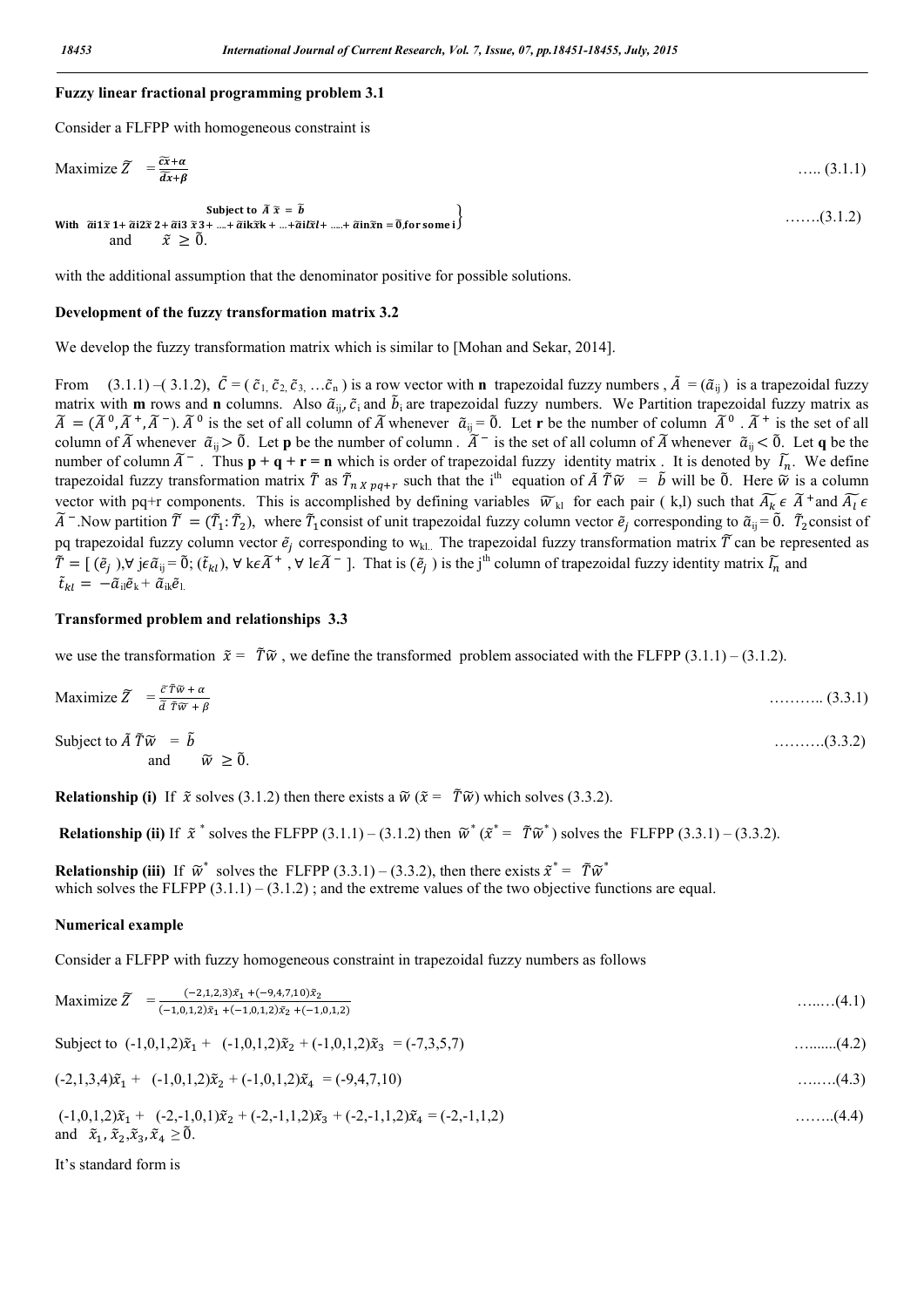| Maximize $\widetilde{Z} = \frac{(-2,1,2,3)\tilde{x}_1 + (-9,4,7,10)\tilde{x}_2}{(-1,0,1,2)\tilde{x}_1 + (-1,0,1,2)\tilde{x}_2 + (-1,0,1,2)}$ | $\ldots \ldots \ldots (4.5)$ |
|----------------------------------------------------------------------------------------------------------------------------------------------|------------------------------|
| Subject to $(-1,0,1,2)\tilde{x}_1 + (-1,0,1,2)\tilde{x}_2 + (-1,0,1,2)\tilde{x}_3 = (-7,3,5,7)$                                              | $\ldots \ldots \ldots (4.6)$ |
| $(-2,1,3,4)\tilde{x}_1 + (-1,0,1,2)\tilde{x}_2 + (-1,0,1,2)\tilde{x}_4 = (-9,4,7,10)$                                                        | $\ldots \ldots \ldots (4.7)$ |
| $(-1,0,1,2)\tilde{x}_1 + (-2,-1,0,1)\tilde{x}_2 + (-2,-1,1,2)\tilde{x}_3 + (-2,-1,1,2)\tilde{x}_4 = (-2,-1,1,2)$                             | $\ldots \ldots \ldots (4.8)$ |
| $\tilde{x}_1$ , $\tilde{x}_2$ , $\tilde{x}_3$ , $\tilde{x}_4 \geq \tilde{0}$ .<br>and                                                        |                              |

Here  $(4.8)$  is a homogeneous constraint. Since according to section 3.2, we have

 $\tilde{A} = [(\tilde{0}, \tilde{0}) : (\tilde{1}), (\tilde{1})]$ , where p=1,q = 1 and r =2. This implies n= p+q+ r = 4.

$$
\tilde{I}_{4} = \begin{bmatrix}\n(-1,0,1,2) & (-2,-1,1,2) & (-2,-1,1,2) & (-2,-1,1,2) \\
(-2,-1,1,2) & (-1,0,1,2) & (-2,-1,1,2) & (-2,-1,1,2) \\
(-2,-1,1,2) & (-2,-1,1,2) & (-1,0,1,2) & (-2,-1,1,2) \\
(-2,-1,1,2) & (-2,-1,1,2) & (-2,-1,1,2) & (-1,0,1,2)\n\end{bmatrix}
$$
\n
$$
\tilde{t}_{kl} = -\tilde{a}_{il}\tilde{e}_{k} + \tilde{a}_{ik}\tilde{e}_{l}
$$
\n
$$
\tilde{t}_{kl} = -(2,-1,0,1) \begin{bmatrix}\n(-1,0,1,2) \\
(-2,-1,1,2) \\
(-2,-1,1,2)\n\end{bmatrix} + (-1,0,1,2) \begin{bmatrix}\n(-2,-1,1,2) \\
(-1,0,1,2) \\
(-2,-1,1,2)\n\end{bmatrix} = \begin{bmatrix}\n(-1,0,1,2) \\
(-1,0,1,2) \\
(0,0,0,0)\n\end{bmatrix}
$$
\nFrom these  $\tilde{T} = \begin{bmatrix}\n(-2,-1,1,2) & (-2,-1,1,2) & (-1,0,1,2) \\
(-2,-1,1,2) & (-2,-1,1,2) & (-1,0,1,2) \\
(-2,-1,1,2) & (-2,-1,1,2) & (-1,0,1,2) \\
(-1,0,1,2) & (-2,-1,1,2) & (-1,0,1,2) \\
(-1,0,1,2) & (-2,-1,1,2) & (0,0,0,0)\n\end{bmatrix}$ 

The above problem  $(4.5) - (4.8)$  transformed in to the problem below with fewer (two) constraints

Maximize 
$$
\tilde{Z} = \frac{(-11,5,9,13)\tilde{w}_3}{(-2,0,2,4)\tilde{w}_3 + (-1,0,1,2)} \dots \dots (4.9)
$$
  
\nSubject to  $(-1,0,1,2)\tilde{w}_1 + (-2,-1,1,2)\tilde{w}_2 + (-2,0,2,4)\tilde{w}_3 = (-7,3,5,7) \dots \dots (4.10)$   
\n $(-2,-1,1,2)\tilde{w}_1 + (-1,0,1,2)\tilde{w}_2 + (-3,1,4,6)\tilde{w}_3 = (-9,4,7,10) \dots \dots (4.11)$ 

 $\widetilde{w}_1$  ,  $\widetilde{w}_2$  ,  $\widetilde{w}_3 \geq \widetilde{0}$  .

# **Iteration Table 1**

|                       |                                          |                                     | ъ.                         | $(-2,-1, 1, 2)$   | $(-2,-1, 1, 2)$   | $(-11, 5, 9, 13)$ | Minimum $\ddot{\theta}$ |
|-----------------------|------------------------------------------|-------------------------------------|----------------------------|-------------------|-------------------|-------------------|-------------------------|
|                       |                                          |                                     | $\tilde{\phantom{a}}$<br>a | $(-2,-1,1,2)$     | $(-2,-1, 1, 2)$   | $(-2,0,2,4)$      |                         |
| ίñ                    | $\widetilde{\phantom{m}}$<br>añ          | $\widetilde{\mathbf{y}}_{\text{B}}$ | $\widetilde{X}_B$          | $\widetilde{w}_1$ | $\widetilde{w}_2$ | $\widetilde{w}_3$ |                         |
| $(-2,-1, 1, 2)$       | $(-2,-1, 1, 2)$                          | $\widetilde{w}_1$                   | $(-7,3,5,7)$               | $(-1,0,1,2)$      | $(-2,-1,1,2)$     | $(-2,0,2,4)$      | $(-7/2,3/2,5/2,7/2)$    |
| $(-2,-1, 1, 2)$       | $(-2,-1, 1, 2)$                          | $\widetilde{w}_2$                   | $(-9, 4, 7, 10)$           | 1,2)<br>$(-2,-1,$ | $(-1,0,1,2)$      | $(-3,1,4,6)$      | $(-9/4, 1, 7/4, 5/2)$   |
| $\tilde{z}^{(1)} = 0$ | $\tilde{z}^{(2)}$<br>$(-1,0,1,2)$<br>$=$ |                                     | $\tilde{Z}_i \tilde{C}_i$  | $(-2,-1,1,2)$     | $(-2,-1,1,2)$     | $(-13,-9,-5,11)$  |                         |
|                       |                                          |                                     | $\tilde{Z}_i \tilde{d}_i$  | $(-2,-1,1,2)$     | $(-2,-1,1,2)$     | $(-4,-2,0,2)$     |                         |
|                       |                                          |                                     | Δ.                         | $(-2,-1,1,2)$     | $(-2,-1,1,2)$     | $(-13,-9,-5,11)$  |                         |

Since there is one  $\Delta_j \leq \tilde{0}$ . Therefore, we go to next iteration. Here  $\tilde{w}_2$  leaves from the basis and  $\tilde{w}_3$  enters in to the basis.

# **Iteration Table 2**

|                                                             |                       |                                                   |                                                 | $(-2,-1, 1, 2)$                   | $(-2,-1, 1, 2)$                                 | $(-11, 5, 9, 13)$                     |
|-------------------------------------------------------------|-----------------------|---------------------------------------------------|-------------------------------------------------|-----------------------------------|-------------------------------------------------|---------------------------------------|
|                                                             |                       |                                                   | $a_i$                                           | $(-2,-1, 1, 2)$                   | $(-2,-1, 1, 2)$                                 | $(-2,0,2,4)$                          |
| $\widetilde{ \mathcal{C}}_{\widetilde{\mathbf{R}}}$         | añ                    | $\widetilde{\mathbf{y}}_{\widetilde{\mathbf{B}}}$ | $\widetilde{X}_{\widetilde{R}}$                 | $\widetilde{w}_1$                 | $\widetilde{w}_2$                               | $\widetilde{w}_3$                     |
| $(-2,-1, 1, 2)$                                             | $(-2,-1, 1, 2)$       | $\widetilde{w}_1$                                 | $(-12, \frac{-1}{2}, 3, \frac{23}{2})$          | $(-2,\frac{-1}{2},\frac{3}{2},3)$ | $\left(-3, \frac{-3}{2}, 1, \frac{5}{2}\right)$ | $(-5, -2, \frac{3}{2}, \frac{11}{2})$ |
| $(-11,5,9,13)$                                              | $(-2,0,2,4)$          | $\widetilde{w}$                                   | $(-9/4, 1, 7/4,$                                | $(-1/2,-1/4,$                     | $(-1/4,0,1/4,1/2)$                              | $(-3/4, 1/4, 1, 3/2)$                 |
|                                                             |                       |                                                   | 10/4)                                           | 1/4, 1/2)                         |                                                 |                                       |
| 33 15 27 39<br>$\tilde{z}^{(1)}$                            | $\tilde{z}^{(2)}$     |                                                   | $\tilde{Z}_i \tilde{C}_j$                       | $(-2,-1,1,2)$                     | $(-11/4, 5/4, 9/4, 13/4)$                       | $(-22,-4,4,22)$                       |
| $=$<br>$\frac{1}{2}, \frac{1}{2}, \frac{1}{2}, \frac{1}{2}$ | $(-4,0,4,8)$<br>$= 1$ |                                                   |                                                 |                                   |                                                 |                                       |
|                                                             |                       |                                                   | $\tilde{Z}_{\mathsf{i}}.\tilde{d}_{\mathsf{i}}$ | (0,0,0,0)                         | $(-1/2,0,1/2,1)$                                | $(-6,-2,2,6)$                         |
|                                                             |                       |                                                   |                                                 | (0,0,0,0)                         | $(-71/4,-27/4, 17/4, 81/4)$                     | (0,0,0,0)                             |